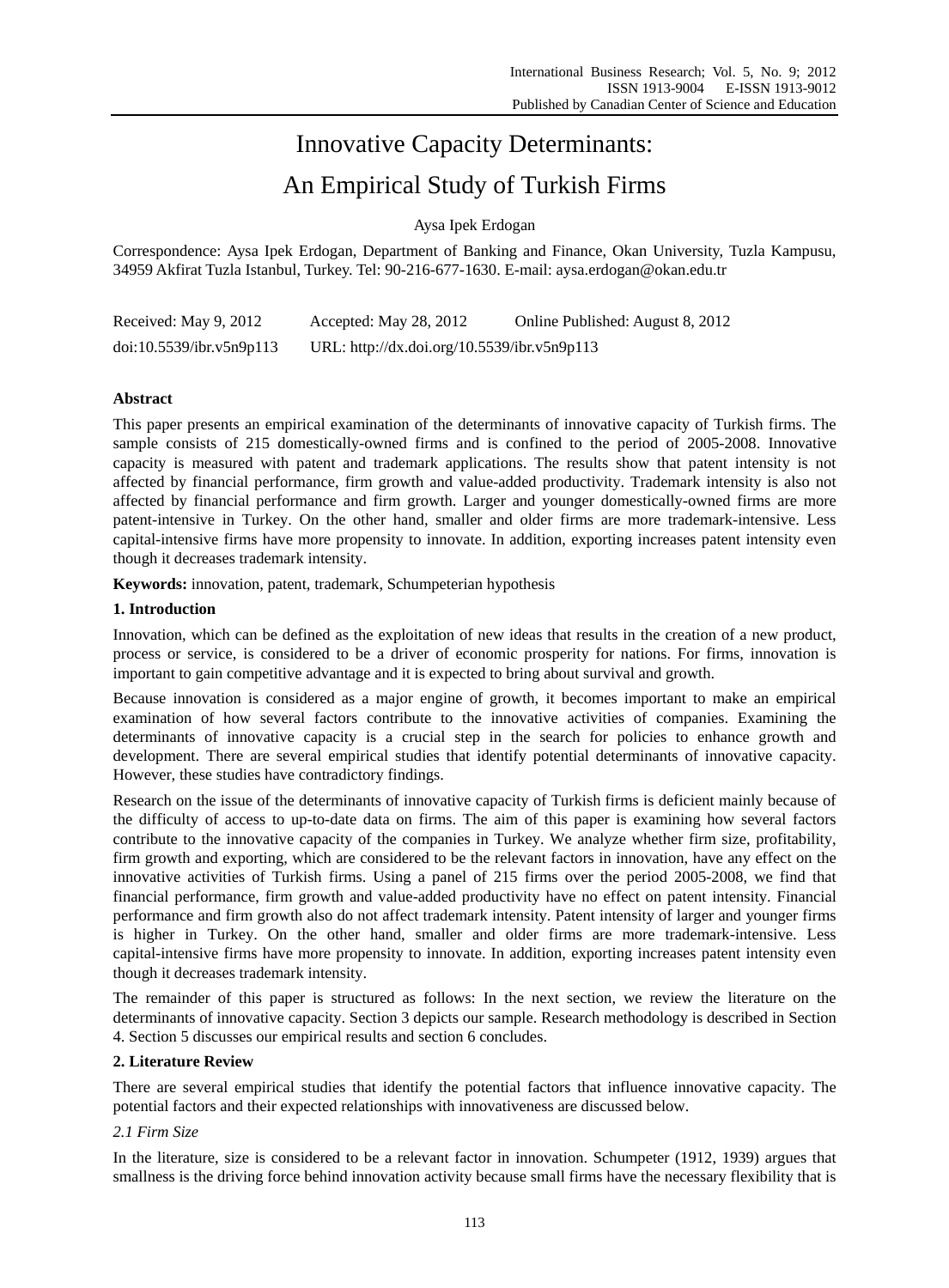needed for the implementation of innovation related projects. However, Schumpeter (1942) reverses himself later and suggests that large firms have more incentives to innovate because they have the chance to sell their inventions to a larger number of consumers. Maatta (2001) indicates that large firms are more innovative because it is easier for them to absorb the losses of unprofitable projects. Moreover, the author argues that large firms can diversify the risk of innovation projects by undertaking many projects at the same time. Kamien and Scwartz (1982) suggest that bureaucracy in large firms brings about a less motivating environment for the creative contributions of the employees. Therefore, innovative employees are expected to prefer to work in smaller companies where they can find greater latitude.

The literature that focuses on studying the impact of size on innovativeness has contradictory findings. Scherer (1965) demonstrates that size has a negative effect on the patent intensity of the US firms. Mansfield (1971) finds that the market share of the largest firms in the pharmaceuticals, petroleum, coal and steel industries is higher than their share in the innovative activities of these industries. Audretsch (1995) provides evidence showing that small firms are more innovative than large firms in the US.

Lee (2004), Bhattacharya and Bloch (2004) and Murro (2011) find a positive relationship between firm size and innovation in Malaysia, Australia and Italy, respectively. Pamukcu and De Boer (2001) and Gunday, Ulusoy, Kilic and Alpkan (2008) show that firm size exert a positive impact on innovation propensity in Turkey. Crespi and Zuniga (2010) provide evidence that large firms are more innovative than small firms in Latin American countries.

Chandy and Tellis (1998) demonstrate that firm size is not a powerful driver of innovation. Crepon, Duguet and Mairesse (1998) show that firm size does not have any relationship with innovation propensity in France. Mel, McKenzie and Woodruff find that (2009) size has no effect on innovation activities in Sri Lanka.

Freeman (1971) provides evidence that small firms are more innovative than large firms in industries with low capital intensity, low entry costs and low product development costs. In industries with high capital intensity, large firms are more innovative. The author denotes that low industry entry costs (for example, costs of scientific instruments) reduce the barriers to innovation. Acs and Audretsch (1988) show that there is a U-shaped relationship between innovation and firm size.

### *2.2 Profitability*

Profitability is considered as another relevant factor in innovation. Grabowski (1968) indicates that availability of funds from profits should be conducive to innovative activities as well as capital expenditures. Branch (1974) suggests that in low-technology industries, innovative activities have a secondary strategic role for the firms. The author argues that firms in these industries pursue an innovation strategy only when profits are suffering.

Grabowski (1968) shows that the level of internally generated funds has a positive relationship with innovation activities. Pamukcu and De Boer (2001) find that financial performance exerts a positive impact on innovation propensity in Turkey. Bartoloni (2010) provides evidence that operating profits are positively associated with innovation propensity in Italy. Hall, Mairesse, Branstetter and Crepon (1999) find that R&D spending is more sensitive to cash flows in the United States than in France and Japan.

Audretsch (1995) demonstrates that profitability has a positive effect on innovativeness only in high-technology industries. In contrast to this finding, Bhattacharya and Bloch (2004) show that profitability has a positive relationship with innovative activity in the low technology group. The authors suggest that low technology firms undertake innovation when there is availability of funds from profits. Heshmati and Loof (2006) provide evidence that gross profitability does not have any influence on R&D investments in Sweden.

#### *2.3 Firm Growth*

Another factor to study is firm growth. Mueller (1967) argues that high growth in sales is an important incentive for innovation because it increases the confidence of the firm in the rewards from innovative activity. Audretsch (1995) suggests that firm growth has a greater positive effect on the innovative activities of the firms that operate in low-technology industries because these firms see the currently offered products as the reason of low growth.

Mueller (1967) finds that growth in sales reinforces R&D spending in the US. Audretsch (1995) provide evidence showing that high growth generates more innovative activity in low-technology industries. Bhattacharya and Bloch (2004) demonstrate that firm growth does not have any impact on innovative activity.

#### *2.4 Exporting*

Exporting is considered to enhance innovation efforts because exposure to foreign trade gives the firms the chance to learn about more sophisticated technologies through trading partners and exerts competitive pressure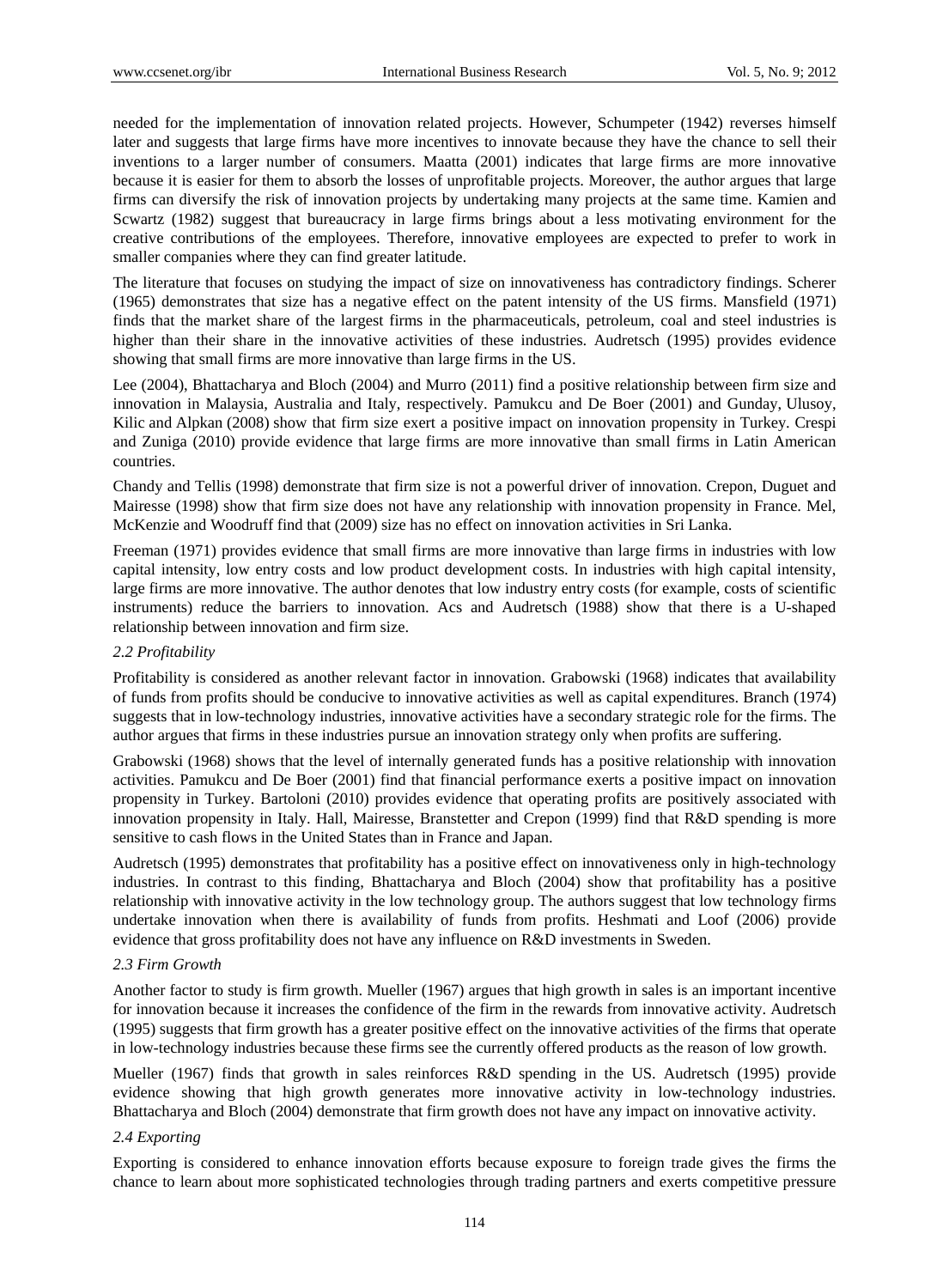to attain superior performance. Braga and Willmore (1991) and Alvarez (2001) show that export intensity has a positive relationship with innovativeness in Brazil and Chile, respectively. Mel et al. (2009) also show that export intensity is positively associated with innovation activities in Sri Lanka. However, Lee (2004) demonstrates that there is a negative relationship between the share of exports in sales and innovation propensity in Malaysia. Ebling and Janz (1999) find that exporting does not enforce innovation activities in the service industries in Germany. Monreal-Perez, Aragon-Sanchez and Sanches-Marin (2011) provide evidence showing that there are no learning by exporting effects on innovation activities in Spain. Damijan, Kostevc and Polanec (2010) demonstrate that exporting leads to only process innovations in Slovenia.

#### **3. The Sample**

The sample consists of 215 private domestically-owned firms that are among the top 500 industrial enterprises in Turkey. Firms with majority domestic ownership are labeled as domestically-owned firms. We conduct panel data regressions on the unbalanced panel that covers the period of 2005 to 2008. Data on patents and trademarks is hand-collected from the Turkish Patent Institute database. Financial data is extracted from the survey data of Istanbul Chamber of Industry.

The industry distribution of the sample is presented in Table 1.

| Industry                                                   | Number of Firms |
|------------------------------------------------------------|-----------------|
| Mining and Quarrying                                       | 3               |
| Food, Beverages and Tobacco                                | 42              |
| Textile, Wearing Apparel, Leather and Shoe                 | 30              |
| <b>Forest Products and Furniture</b>                       | 9               |
| Paper, Paper Products and Printing                         | 7               |
| Chemicals, Petroleum Products, Rubber and Plastic Products | 28              |
| Non-Metal Mineral Products                                 | 20              |
| <b>Basic Metal</b>                                         | 38              |
| Metal Products and Machinery                               | 17              |
| Automotive Industry                                        | 11              |
| Other                                                      | 3               |
| Electricity                                                | 7               |
| <b>TOTAL</b>                                               | 215             |

| Table 1. Industry distribution of the sample |  |  |  |  |  |  |  |
|----------------------------------------------|--|--|--|--|--|--|--|
|----------------------------------------------|--|--|--|--|--|--|--|

### **4. Research Methodology**

The determinant factors of innovation capacity are explored with an econometric model. Our panel data regression equation is:

 $Y_{it} = \gamma_0 + \gamma_1 T A_{it} + \gamma_2 P P M_{it} + \gamma_4 R O E_{it} + \gamma_5 C S_{it} + \gamma_6 E I_{it} + \gamma_7 C I_{it} + \gamma_8 A G E_{it} + \gamma_9 L P_{it} + \gamma_{10} S P O V_{it} + \sum \beta_m I D_{im} + h_t + e_{it}$  (1)

where  $Y_i$  stands for the innovation propensity measure and  $h_i$  captures the time fixed effects.  $e_i$  is the unobserved influence on innovation propensity. We also include industry dummies (ID) in the estimation.

Two different variables are employed to measure innovative capacity: patent intensity (number of patents granted whose applications are made in the last four years/total assets) and trademark intensity (number of trademarks registered whose applications are made in the last four years/total assets).

The independent variables included in the model are firm size (TA), pretax profit margin (PPM), return on equity (ROE), percentage change in sales (CS), export intensity (EI), capital intensity (CI), age (AGE), labor productivity (LP) and horizontal productivity spillover effects of foreign ownership (SPOV). Pretax profit margin and return on equity are taken as alternative measures of profitability.

Pretax profit margin, return on equity, sales growth and export intensity are expected to have a positive effect on innovation capacity. We also expect to find a positive relationship between capital intensity and innovativeness. Value-added productivity is expected to have a positive impact on innovation because high productivity that implies a high expected return from innovation creates an incentive for innovative activity. We measure value-added productivity with labor productivity.

Productivity spillovers that stem from the existence of foreign-owned firms in the same industry are called horizontal spillovers. We expect to find that the spillover of the technological capabilities, innovativeness, and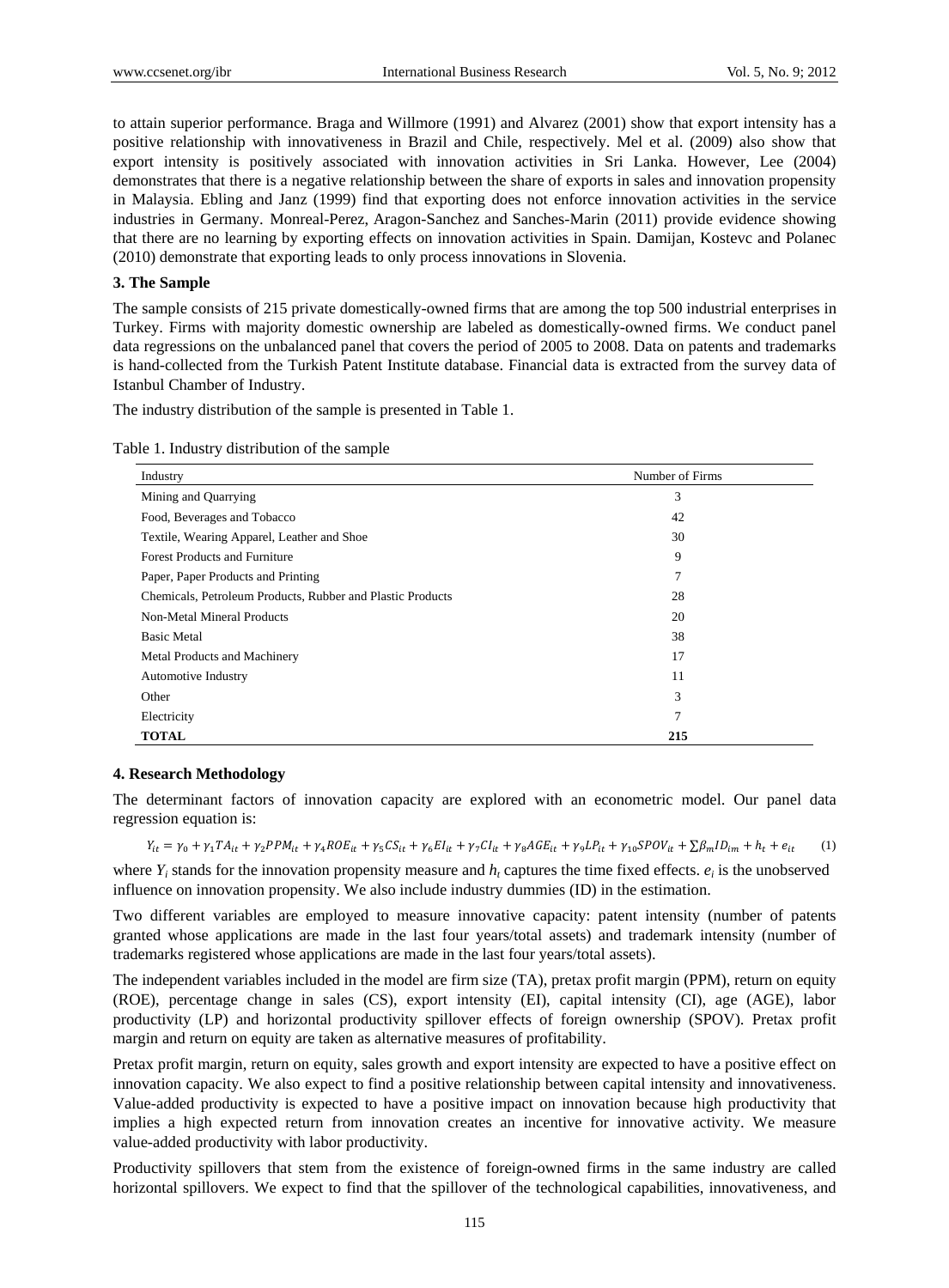marketing and management know-how of foreign-owned firms has a positive impact on innovation capacity. Therefore, a positive sign is expected for the horizontal spillovers variable.

SPOV is our proxy for foreign presence in the related industry and we calculate it by the ratio of majority foreign-owned firms' employment to total employment in the industry. This ratio is calculated with the employment data of the top 1000 industrial enterprises that is provided by Istanbul Chamber of Industry.

We do not prognosticate on the impact of firm size and age on innovation propensity.

Least squares panel data estimator with period fixed effects is used to obtain the parameter estimates. Eviews 7.0 software package is used to conduct the analysis. Parks coefficient covariance estimator method (Period SUR) is used in panel data regressions.

We include the period fixed effects in the models because they are jointly significant. The cross-section random effects are also significant, however we could not include both period fixed effects and cross-section random effects in our estimation because mixed and fixed effects are not allowed with unbalanced data. When we estimate our models with a cross-section random effects estimator, we see that the results are broadly similar.

Table 2 presents the description of the variables that will be used in panel data model building.

Table 2. Description of the variables

| Dependent Variable           | Name        | Description                                                                            |
|------------------------------|-------------|----------------------------------------------------------------------------------------|
| Patent Intensity             | PI          | Number of patent applications made in the last four years/Total Assets <sup>3</sup>    |
| <b>Trademark Intensity</b>   | TI          | Number of trademark applications made in the last four years/Total Assets <sup>*</sup> |
| Independent Variable         | Name        | Description                                                                            |
| <b>Size</b>                  | TA          | Total Assets <sup>*</sup>                                                              |
| Pretax Profit Margin         | <b>PPI</b>  | Net Profit before Taxes/Net Sales                                                      |
| Return on Equity             | <b>ROE</b>  | Net Profit before Taxes/Stockholders' Equity                                           |
| Percentage Change in Sales   | SG          | (Total Sales, $\left[$ -Total Sales $_{t-1}$ )/Total Sales $_{t-1}$                    |
| <b>Export Intensity</b>      | EI          | <b>Exports/Net Sales</b>                                                               |
| Capital Intensity            | <b>CI</b>   | Total Assets <sup>*</sup> /Number of Employees                                         |
| Age                          | AGE         |                                                                                        |
| <b>Labor Productivity</b>    | LP          | Gross Value Added <sup>*</sup> / Number of Employees                                   |
| <b>Horizontal Spillovers</b> | <b>SPOV</b> | Majority foreign-owned firms' employment/Total employment in the industry              |

Note:  $*$  million TL. Inflation adjustment is done by calculating the change in wholesale price index, 2003=100.

Descriptive statistics of the variables for years 2005 and 2008 are presented in Table 3.

#### **5. Empirical Findings**

Table 4 shows our empirical results. Column 1 presents the result of the model where patent intensity is the dependent variable. Trademark intensity is the dependent variable of the model whose result is shown in column 2.

In our model where patent intensity is the dependent variable, we see that the coefficients of total assets, capital intensity and age are significant at 0.01 level. In addition, the coefficient of export intensity is significant at 0.10 level. Firm size has a positive relationship with patent intensity. Counter to our expectation, capital intensity is found to have a negative relationship with it. Positive coefficient of export intensity is in line with our expectation. We also find that patent intensity is not affected by value-added productivity.

In our model where trademark intensity is the dependent variable, we see that the coefficients of total assets, export intensity, capital intensity and age are significant at 0.01 level. In addition, the coefficient of value-added productivity is significant at 0.10 level. Size has a negative relationship with trademark intensity. Negative coefficients of export intensity, capital intensity and productivity are not in line with our expectations. Age is found to have a positive impact on trademark intensity.

We see that profitability measures and firm growth does not have any effect on our measures of innovation capacity. These results are not in line with our expectations. Our results also do not show any impact of foreign presence on the innovation capacity of Turkish firms.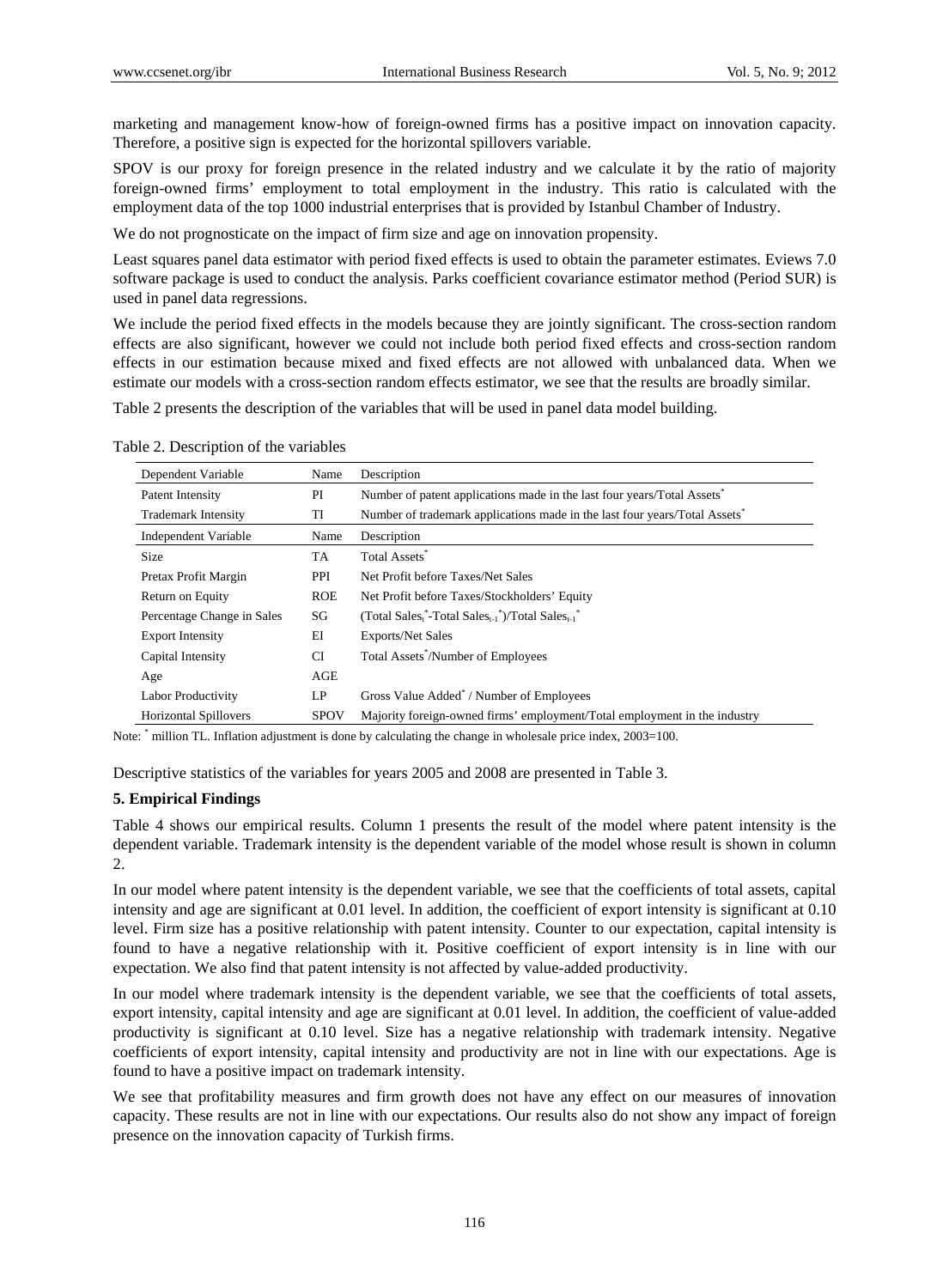### Table 3. Descriptive statistics

| Dependent Variables          | Mean     | S.D.   | Median   |
|------------------------------|----------|--------|----------|
| Patent Intensity             |          |        |          |
| 2005                         | 0.0026   | 0.0103 | 0.0000   |
| 2008                         | 0.0057   | 0.0182 | 0.0000   |
| <b>Trademark Intensity</b>   |          |        |          |
| 2005                         | 0.0802   | 0.1679 | 0.0126   |
| 2008                         | 0.1052   | 0.2426 | 0.0229   |
| <b>Independent Variables</b> | Mean     | S.D.   | Median   |
| Size                         |          |        |          |
| 2005                         | 306.71   | 547.39 | 166.14   |
| 2008                         | 335.97   | 567.42 | 173.22   |
| Pretax Profit Margin         |          |        |          |
| 2005                         | 0.05     | 0.11   | 0.03     |
| 2008                         | 0.03     | 0.12   | 0.03     |
| Return on Equity             |          |        |          |
| 2005                         | 0.12     | 0.24   | 0.10     |
| 2008                         | 0.04     | 1.43   | $0.08\,$ |
| Percentage Change in Sales   |          |        |          |
| 2005                         | $0.10\,$ | 0.20   | 0.07     |
| 2008                         | $-0.07$  | 0.19   | $-0.09$  |
| <b>Export Intensity</b>      |          |        |          |
| 2005                         | 0.29     | 0.26   | 0.23     |
| 2008                         | 0.32     | 0.26   | 0.26     |
| Capital Intensity            |          |        |          |
| 2005                         | 0.43     | 0.47   | 0.29     |
| 2008                         | 0.43     | 0.56   | 0.26     |
| Age                          |          |        |          |
| 2005                         | 33.47    | 17.27  | 33.00    |
| 2008                         | 36.47    | 17.27  | 36.00    |
| Labor Productivity           |          |        |          |
| 2005                         | 0.09     | 0.13   | 0.05     |
| 2008                         | $0.08\,$ | 0.14   | 0.04     |
| Horizontal Spillovers        |          |        |          |
| 2005                         | 0.11     | 0.09   | 0.05     |
| 2008                         | 0.12     | 0.12   | 0.08     |

#### **6. Conclusion**

Firm-level innovation is an important factor that brings about survival, competitive advantage and growth. Examining the influences on innovativeness is important in the search for policies to enhance growth and development. Moreover, it will help in the effort to determine potential candidates for innovation incentives. This paper aims to make an empirical examination of the determinants of innovation capacity of domestically-owned companies in Turkey. Seven determinants of innovation were tested: size, profitability, sales growth, export intensity, capital intensity, value-added productivity and horizontal spillover effects of foreign-ownership. A panel data set of 215 domestic firms for the period 2005-2008 is used for the analysis. We find that patent intensity is not affected by financial performance, firm growth and productivity. Trademark intensity is also not affected by financial performance and firm growth. Patent intensity increases with firm size and export intensity. However, it decreases with age and capital intensity. Age has a positive impact on trademark intensity. Size, export intensity, capital intensity and labor productivity are found to have a negative impact on it. The negative effect of size on trademark intensity implies a hopeful result for Turkish firms, most of whom are SMEs.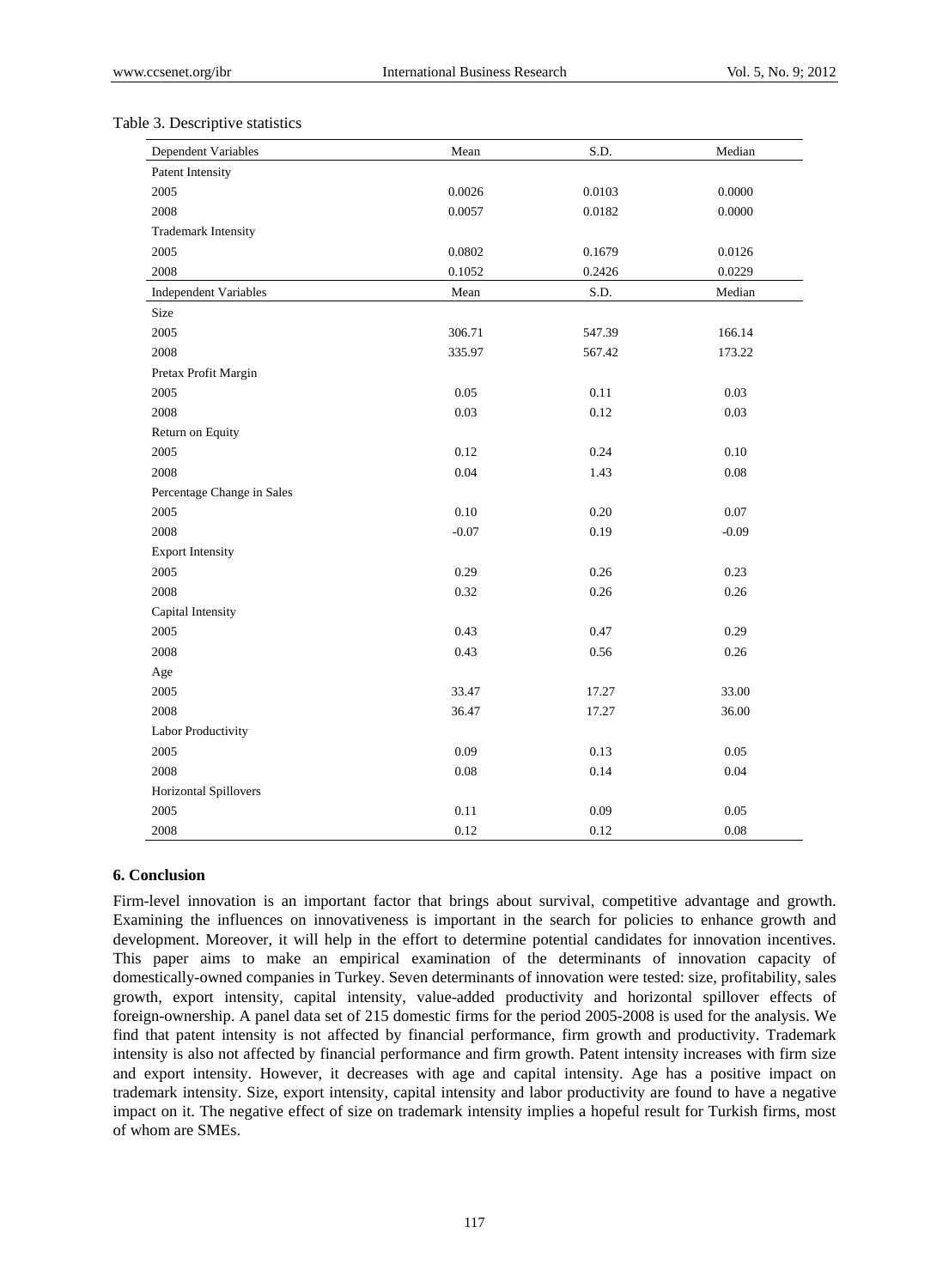| Dependent Variable           | Patent Intensity | <b>Trademark Intensity</b> |
|------------------------------|------------------|----------------------------|
| <b>Independent Variables</b> |                  |                            |
| Constant                     | 0.009            | 0.07                       |
|                              | (5.19)           | (4.77)                     |
| Size                         | 0.0002           | $-0.0001$                  |
|                              | $(4.25)$ ***     | $(-7.73)$ ***              |
| Pretax Profit Margin         | $-0.005$         | $-0.008$                   |
|                              | $(-1.01)$        | $(-0.22)$                  |
| Return on Equity             | 0.004            | $-0.015$                   |
|                              | (1.56)           | $(-0.65)$                  |
| Percentage Change in Sales   | $-0.002$         | 0.007                      |
|                              | $(-0.69)$        | (0.56)                     |
| <b>Export Intensity</b>      | 0.002            | $-0.092$                   |
|                              | $(1.65)^*$       | $(-9.24)$ ***              |
| Capital Intensity            | $-0.004$         | $-0.03$                    |
|                              | $(-6.49)$ ***    | $(-6.70)$ ***              |
| Age                          | $-0.0005$        | 0.007                      |
|                              | $(-4.96)$ ***    | $(4.68)$ ***               |
| Labor Productivity           | $-0.002$         | $-0.04$                    |
|                              | $(-0.98)$        | $(-1.78)^*$                |
| <b>Horizontal Spillovers</b> | 0.01             | $-0.05$                    |
|                              | (2.11)           | $(-0.44)$                  |
| $R^2$                        | 0.16             | 0.23                       |
| F-Statistic                  | 6.27             | 9.93                       |
| Prob(F-Statistic)            | 0.000            | 0.000                      |
| Total panel                  | 777              | 767                        |

Note: Industry dummies are included in estimates. The null hypothesis that the coefficient equals zero is tested. T-value is in brackets. \*\*\* Significant at 1% level. \*\* Significant at 5% level. \* Significant at 10% level.

Negative effect of export intensity on trademark intensity can be the result of contract manufacturing done by Turkish firms. We see that low capital intensity has an enforcing effect on innovativeness in Turkey.

Because of limited available data, we cannot use additional non-financial variables in this study. Future studies can attempt to examine the role of the non-financial variables on the innovation capacity of Turkish firms.

#### **References**

- Acs, Z. J., & Audretsch, D. B. (1988). Testing the Schumpeterian hypothesis. *Eastern Economic Journal*, *14*(2), 129-140.
- Alvarez, R. (2001). External sources of technological innovation in the Chilean manufacturing industry. *Estudios de Economia*, *28*(1), 53-68.
- Audretsch, D. B. (1995). Firm profitability, growth, and innovation. *Review of Industrial Organization*, *10*(5), 579-588. http://dx.doi.org/10.1007/BF01026883
- Baldwin, J. R., & Hanel, P. (2003). *Innovation and Knowledge Creation in an Open Economy. Canadian Industry and International Implications*. Cambridge: Cambridge University Press. http://dx.doi.org/10.1017/CBO9780511510847
- Bartoloni, E. (2010). Firm innovation in the Italian industrial sector: Profitability and persistence. Proceeding of *Druid Summer Conference*.
- Bhattacharya, M., & Bloch, H. (2004). Determinants of innovation. *Small Business Economics*, *22*(2), 155-162. http://dx.doi.org/10.1023/B:SBEJ.0000014453.94445.de
- Braga, H., & Willmore, L. (1991). Technological imports and technological effort. *Journal of Industrial Economics*, *39*(4), 421-432. http://dx.doi.org/10.2307/2098441
- Branch, B. (1974). Research and development activity and profitability: A distributed lag analysis. *Journal of Political Economy*, *82*(5), 999-1011. http://dx.doi.org/10.1086/260252
- Chandy, R., & Tellis, G. (1998). Organizing for radical product innovation: The overlooked role of willingness to cannibalize. *Journal of Marketing Research*, *35*(3), 474-487. http://dx.doi.org/10.2307/3152166